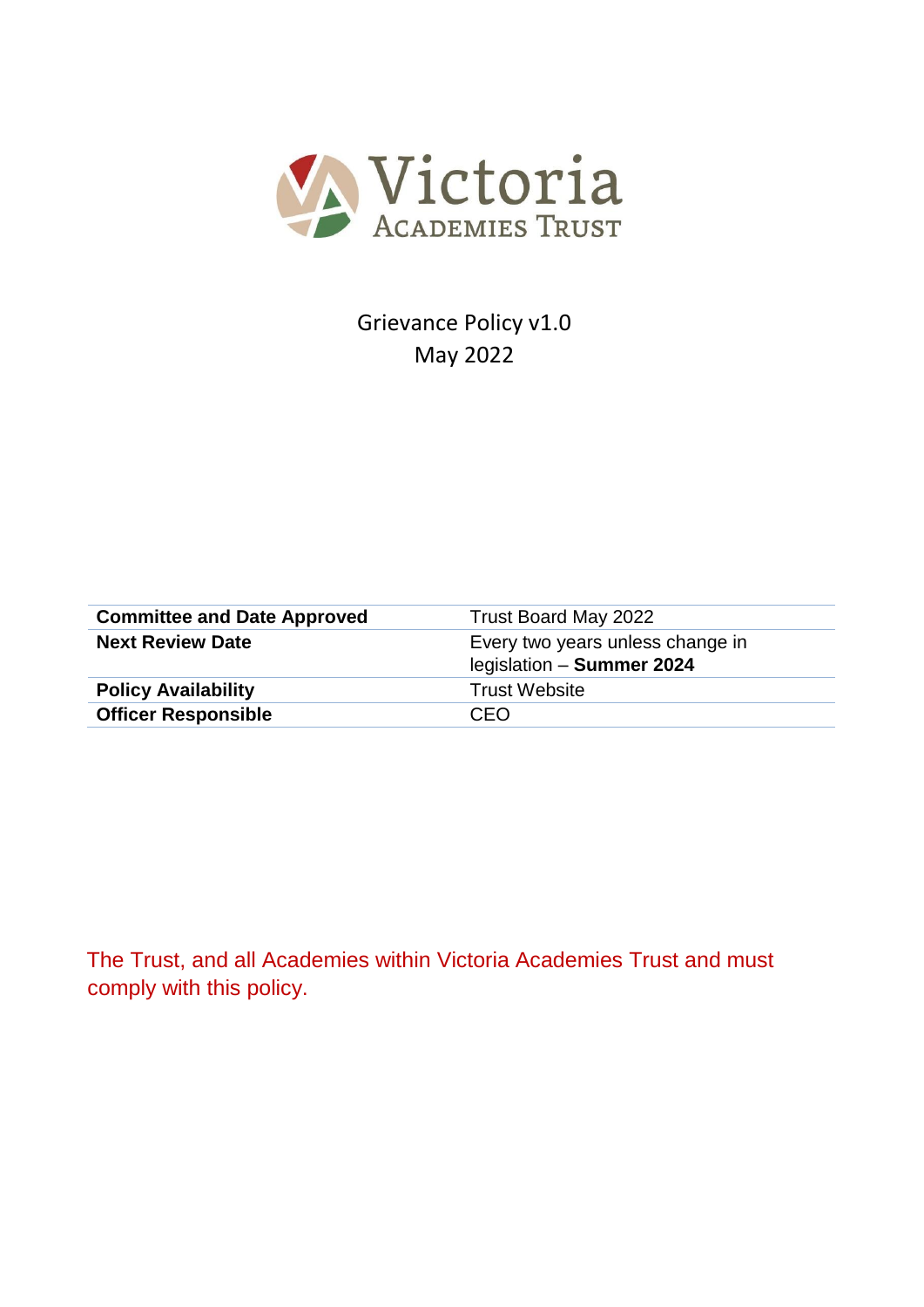# Contents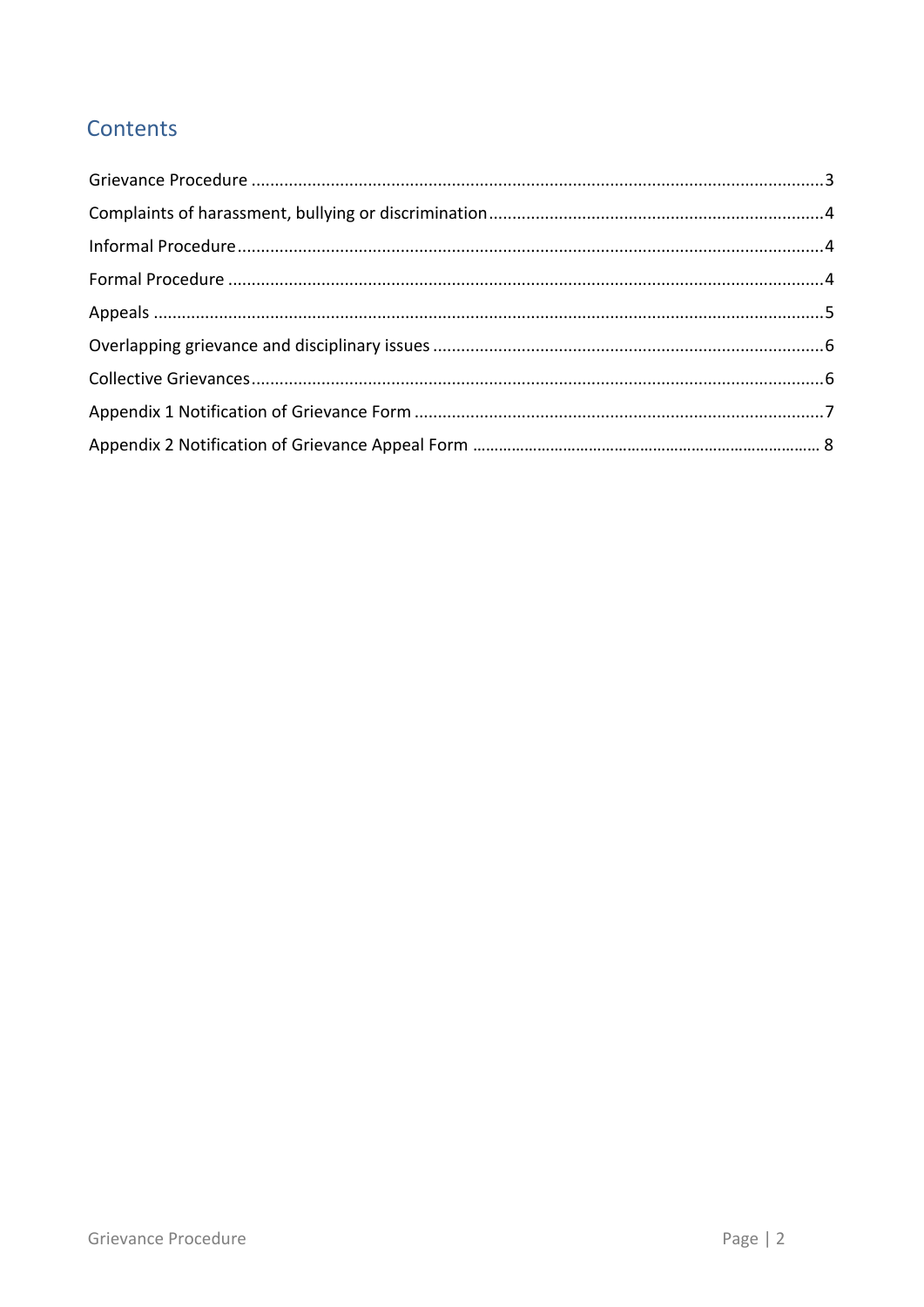## <span id="page-2-0"></span>**Grievance Procedure**

This Policy applies to all employees of Victoria Academies Trust.

It is Victoria Academies Trust's policy to ensure that employees with a grievance relating to their employment are able to use this procedure to resolve grievances quickly, fairly and as close as possible to the point of origin.

Grievances are complaints, concerns or problems raised by an employee relating to their employment. If it is not possible to resolve a grievance informally employees should raise the matter formally and without unreasonable delay with their Head Teacher/ Manager who is not the subject of the grievance. This should be done in writing and should set out the nature of the grievance and the outcome they are seeking.

The procedures outlined below can be used when:

- An employee has a grievance with a colleague
- An employee has a grievance with their manager or another member of the leadership team, including the Head Teacher or members of the Trust Central and Executive Teams.

Grievances can be about issues including:

- Terms and conditions of employment
- Health and safety
- Work relations
- Bullying and harassment
- New working practices
- Working environment
- Organisational change
- Discrimination

The procedures outlined in this policy should not be used for:

- Grievances about termination of employment
- Grievances about national insurance, income tax or pensions
- Grievances about pay or performance management (Appraisal)
- Grievances related to whistleblowing

These are covered by separate procedures which can be found on the Trust website.

The timescales set out in this procedure may be altered by mutual agreement for operational or availability reasons.

The Trust is committed to ensuring employees are not discouraged from using this procedure and no employee will be victimised for having brought a complaint.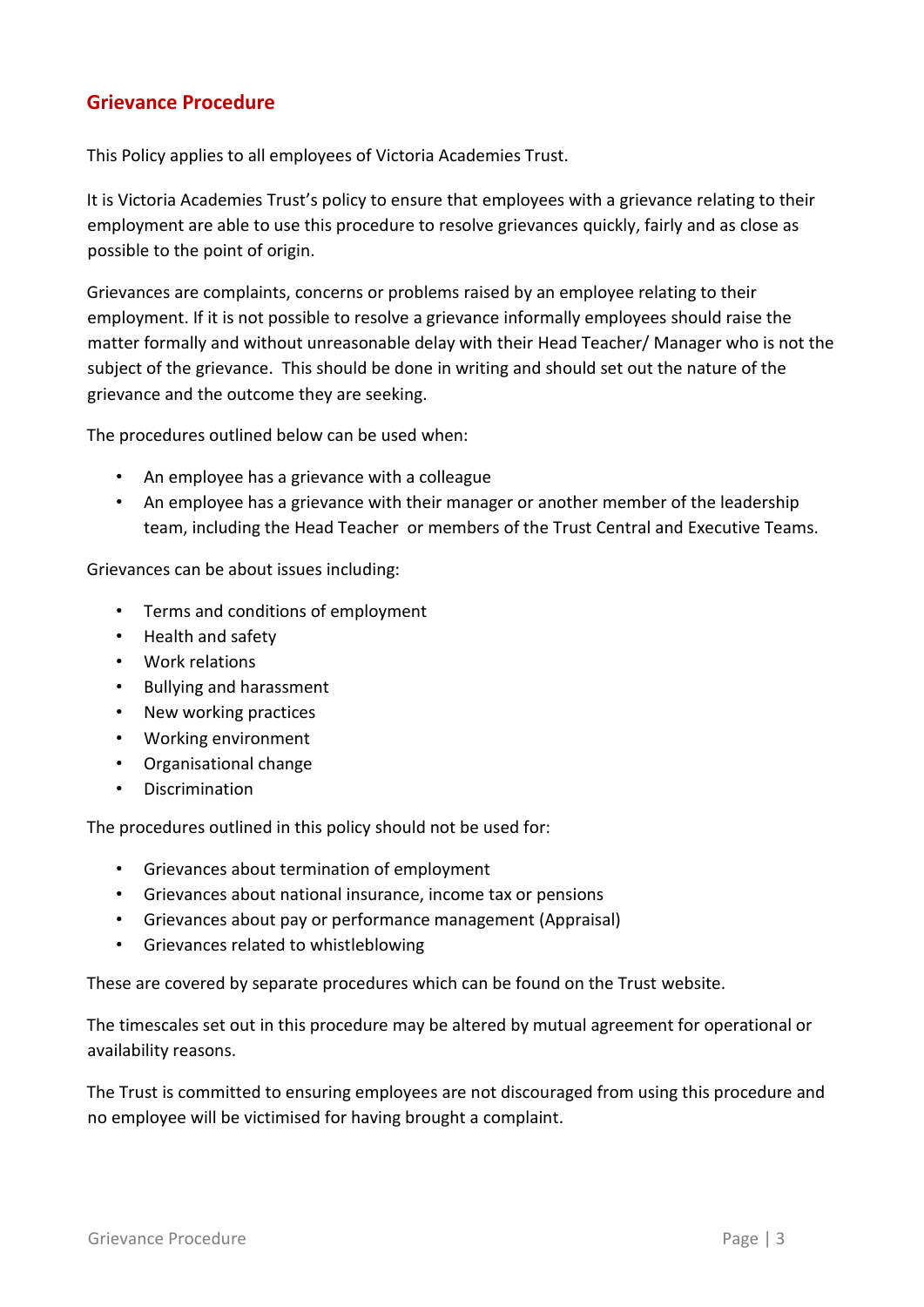## <span id="page-3-0"></span>**Complaints of harassment, bullying or discrimination**

We recognise that harassment and victimisation is unlawful under the Equality Act 2010. As such, harassment, or victimisation on the grounds of age, disability, gender reassignment, marriage and civil partnership, pregnancy or maternity, race, religion or belief, sex or sexual orientation is unacceptable and will not be tolerated.

Bullying is understood to be targeted and persistent offensive, intimidating, malicious or insulting behaviour and can include the abuse or misuse of power to undermine, humiliate, denigrate, or injure the recipient.

If an employee feels they are being harassed/bullied the alleged harasser/bully must be approached and told to stop the unwanted behaviour prior to entering the Informal Stage. If an employee feels they are unable to approach the alleged/harasser themselves, they can ask for support from a colleague or line manager who can approach the alleged harasser/bully on behalf of the employee

#### <span id="page-3-1"></span>**Informal Procedure**

The wellbeing of Trust employees is very important, and we strive for an environment in which employees are confident that any grievances can be resolved quickly and informally through open communication with their line manager or Head Teacher. Employees are encouraged to seek an informal resolution. If they are unable to speak to their manager (e.g. because the complaint concerns their manager), they should speak informally to a more senior manager. Staff have the right to approach their trade union for support.

If this does not resolve the issue or is not appropriate, staff should follow the formal procedure below.

## <span id="page-3-2"></span>**Formal Procedure**

**A Complaint must be lodged within 3 months of the incident to which it relates unless there are exceptional circumstances it will not be considered outside of this time scale. In cases of harassment, bullying or discrimination incidents may also be referred to that occurred prior to the 3 months to identify a pattern of behaviour over the last 6 months.** 

Where an employee thinks that informal procedures cannot or have not resolved their grievance, they can initiate formal procedures. These will progress as outlined below:

• The employee should inform their Head Teacher/Manager or if the Head Teacher/Manager is the subject of the grievance, a member of ELT, of the grievance and the basis for it in writing using the Grievance form (Appendix 1) and identify the outcome they are seeking. Where the Head Teacher/Manager is the subject of the A member of ELT will arrange for it to be passed to another member of the Executive Leadership Team.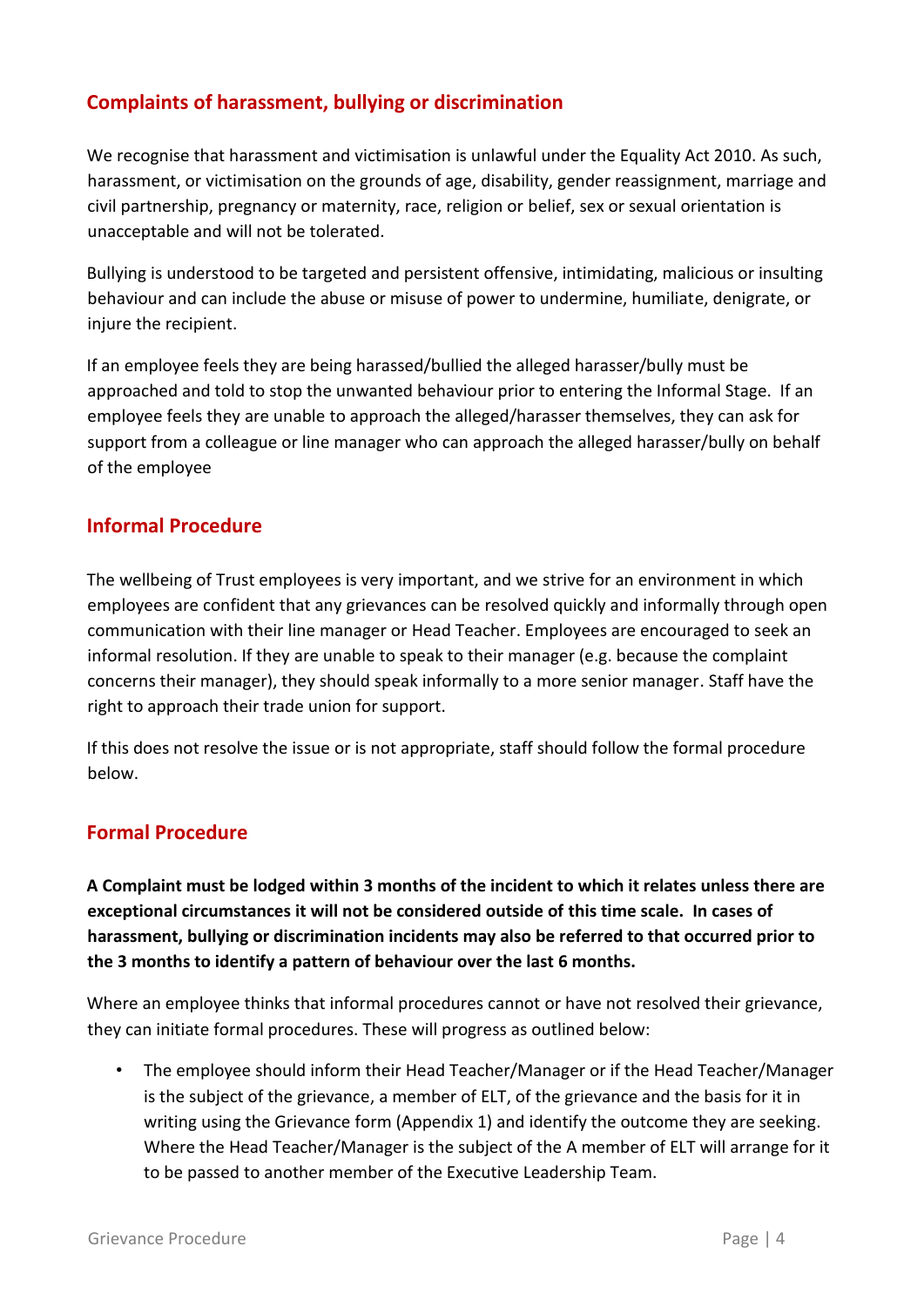Where the grievance is raised about a member of ELT, the grievance should be raised with the CEO, and where it is about the CEO, with the Chair of Trustees.

- A senior member of staff will be asked to investigate the grievance, an initial meeting will be held involving the member of staff with the grievance and investigating manager to discuss the grievance and context.
- On conclusion of the investigation, which will normally be within 15 working days of the meeting a report of the findings will be submitted to the Head Teacher who will hold the grievance meeting.
- An employee has the right to bring a companion (a trade union representative or a colleague) to the formal grievance meeting or appeal meeting under this procedure. Employees should tell the person holding the grievance meeting who their chosen companion is in good time before the meeting. If the employee's companion is unavailable at the time a meeting is scheduled, the employee may propose an alternative time for the meeting to take place. If the alternative time is reasonable and within five working days after the original scheduled date, then the meeting will be postponed and rearranged to that date. At the meeting, your companion may make representations and ask questions but should not answer questions on your behalf. You may request an adjournment to speak to them privately at any time during the meeting.
- The person holding the meeting will hear evidence from the parties involved and review any relevant documentation. The person may adjourn the meeting or defer a decision until they are satisfied that they have thoroughly reviewed all the evidence and taken into account all relevant factors.
- All parties involved will usually be notified in writing of the outcome and the reasons for the decision within five working days. There may be circumstances in which it is considered inappropriate for all those involved to receive the full notification.

## <span id="page-4-0"></span>**Appeals**

The individual who has brought the grievance can appeal by writing to the member of the HR team who has supported the process within ten working days of the decision, stating in detail the grounds. An appeal meeting will be held as soon as practicable and will be dealt with impartially by a more senor manager not previously involved. Where the Head Teacher made the decision, a member of the

Executive Leadership Team will hold the appeal meeting, where a member of the Trust Executive Leadership Team made the decision the CEO will hold appeal meeting. Where the CEO or Trustee made the decision, a different Trustee will hold the appeal meeting.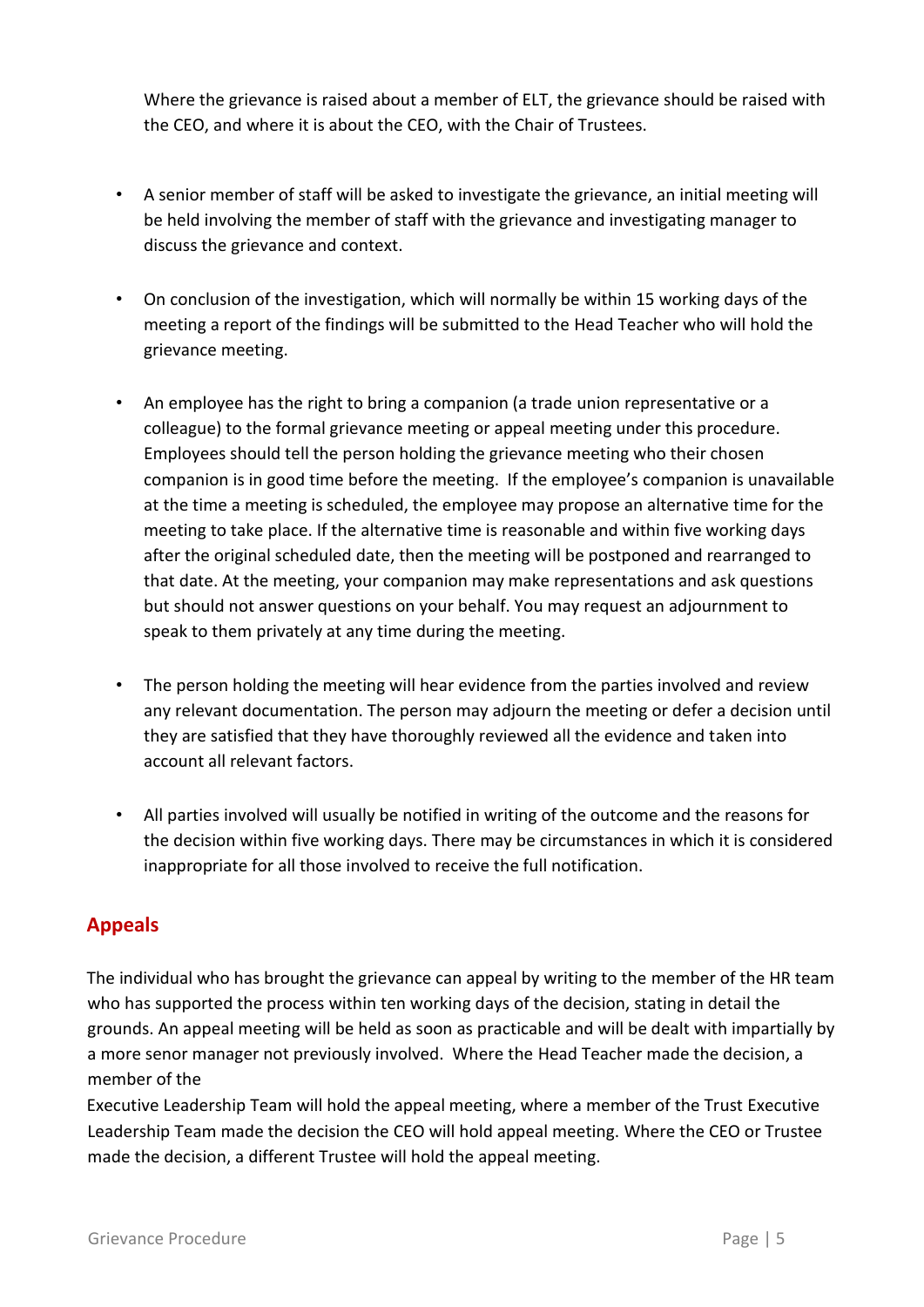The grievance will be reheard on condition that:

- there is new evidence
- new grievances will not be added.

The decision of the person hearing the appeal is final.

## <span id="page-5-0"></span>**Overlapping grievance and disciplinary issues**

If an employee raises a grievance after disciplinary proceedings have started against them, the school (or trust as appropriate)will consider suspending the disciplinary period for a short time to consider the implications of the grievance on the disciplinary proceedings. If the grievance and disciplinary issues are unrelated then they can be heard separately. Where the grievance and disciplinary cases are related it may be appropriate to deal with both issues concurrently.

#### <span id="page-5-1"></span>**Collective Grievances**

If two or more employees have identical grievances and all wish them to be addressed in the same grievance process, staff members can raise a collective grievance via this procedure. All employees must agree (without any pressure being exerted on staff members to join the collective process) to do this.

If the employees raising the collective grievance are all members of the same trade union, their trade union representative can raise the grievance on their behalf. Alternatively, employees can agree to nominate one employee to act on behalf of everyone.

Collective grievances will be managed in accordance with the procedure set out above.

If, following the collective grievance outcome, some employees are satisfied with the outcome and do not wish to proceed to an appeal, the request for an appeal should clearly identify those withdrawing from the process and those wishing to pursue the appeal.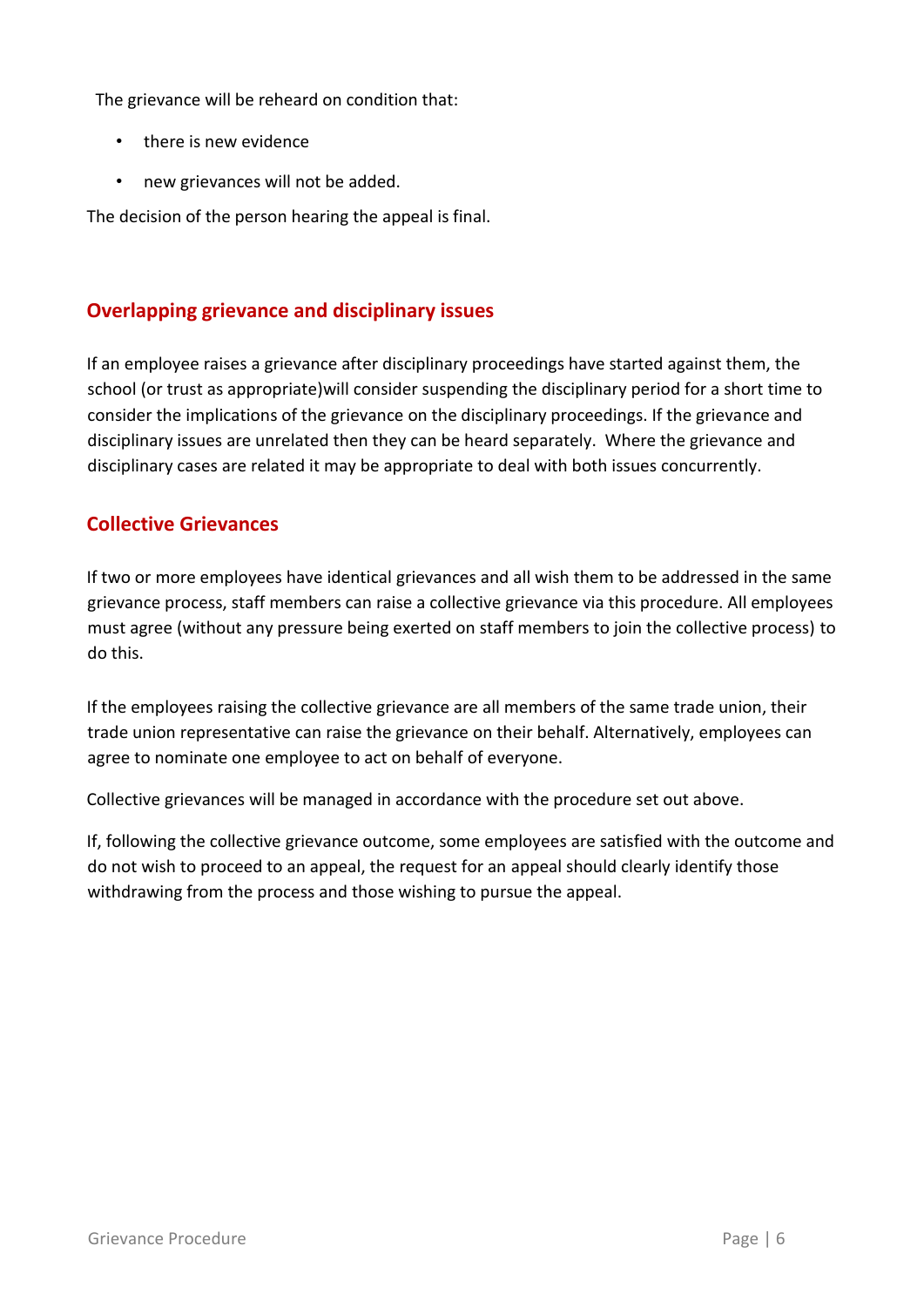# <span id="page-6-0"></span>**Appendix 1 Notification of Grievance Form**

#### **Strictly Confidential**

Once received the grievance will be addressed and dealt with under the Trust's grievance policy and procedure.

| <b>Name of Employee:</b>                        |
|-------------------------------------------------|
| <b>Job Title:</b>                               |
| Location:                                       |
| Name of manger to whom the grievance is raised: |
| <b>Job Title:</b>                               |
|                                                 |

#### **Details of Grievance**

Please explain the nature of your grievance below, including as much detail as possible regarding dates, times, people involved etc.

**Employee Signature:** 

**Date:**